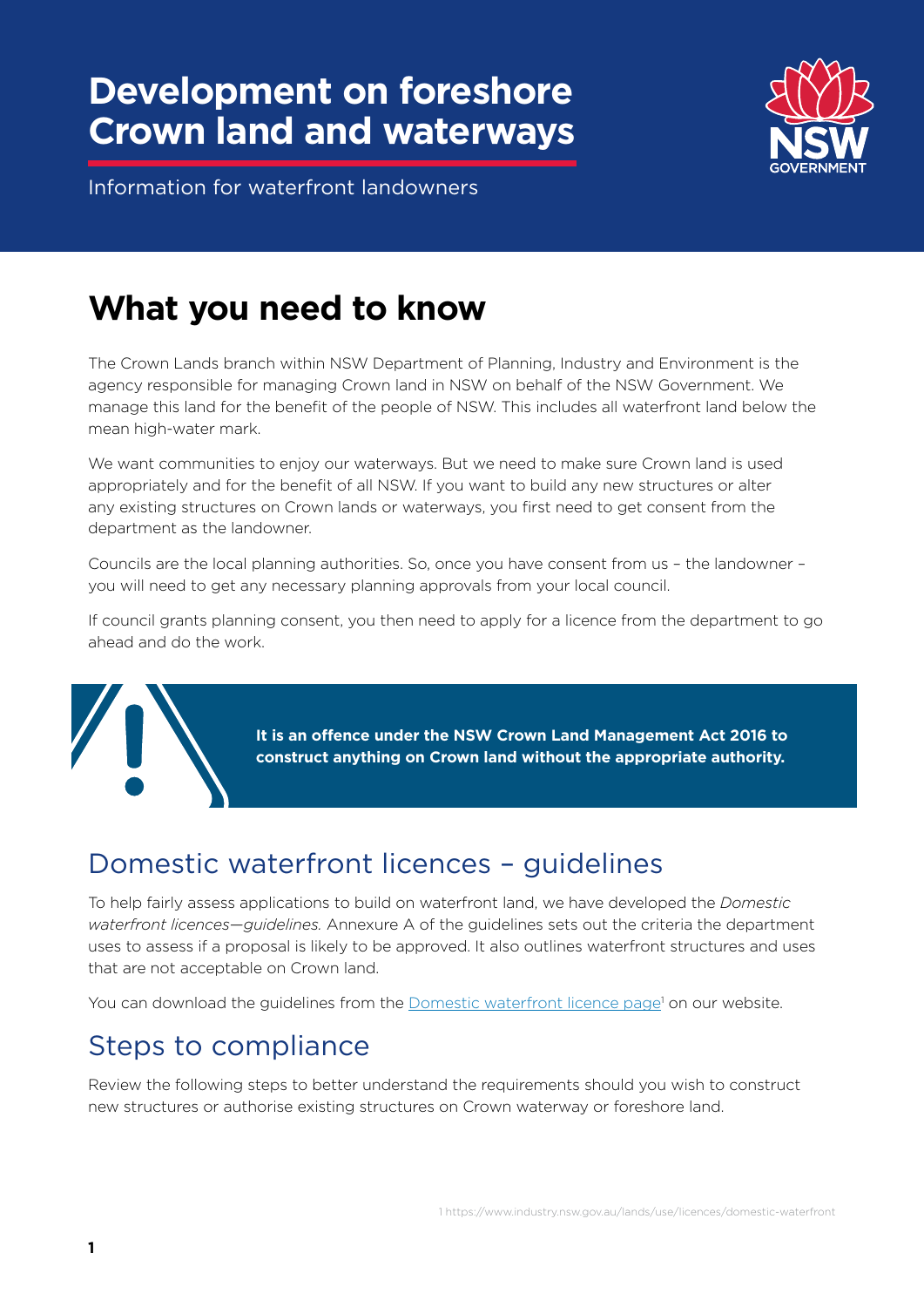### Step 1 – Apply for landowner's consent

### **1.1. Prepare plans and environmental assessment report**

Compile all the documents you will need to satisfy the requirements of the relevant council's planning application process. This may include plans, specifications and environmental assessment reports such as a statement of environmental effects or an environmental impact statement.

Relevant site plans must show the full dimensions of all existing and proposed structures and their location in relation to the side boundaries of your property.

You can engage private contractors or consultants to do this work on your behalf.

### **1.2. Obtain consent from other relevant NSW Government agencies**

Contact and apply for written consent from NSW Department of Primary Industries – Fisheries and Transport for NSW – Maritime for the proposed development, alteration or authorisation of any existing domestic waterfront structures.

### **1.3. Submit the landowner's consent application**

Once Fisheries and Maritime have provided consent, submit a completed Landowner's consent for domestic waterfront structures application form to the department attaching:

- site plans and survey showing the location of the proposed domestic waterfront facility
- a completed development application or, for existing unauthorised structures, a building information certificate application
- a detailed description of the proposal that allows us to understand the full extent and likely impacts of the proposal
- the environmental assessment reports
- photographs of the site at high and low tides from off-shore facing the property and from onshore facing the waterway
- a copy of the written consent from Fisheries and Maritime
- the associated fee.

Where a proposal to authorise existing structures does not meet the criteria in the guidelines, we will not grant landowner's consent and will not issue a licence. This means that the unauthorised structures must be removed.

### Step 2 - Assessment of application for landowner's consent

The department will assess the application for consistency with the objects and principles of the NSW Crown Land Management Act 2016 and the guidelines, including the criteria set out in Annexure A of the guidelines.

If landowner's consent is given, we will issue you with a letter and signed plans. You must lodge this consent with your local council along with council's relevant planning application within 12 months of the date that landowner's consent was granted.



**Landowner's consent alone does not authorise a person to commence construction on Crown land.**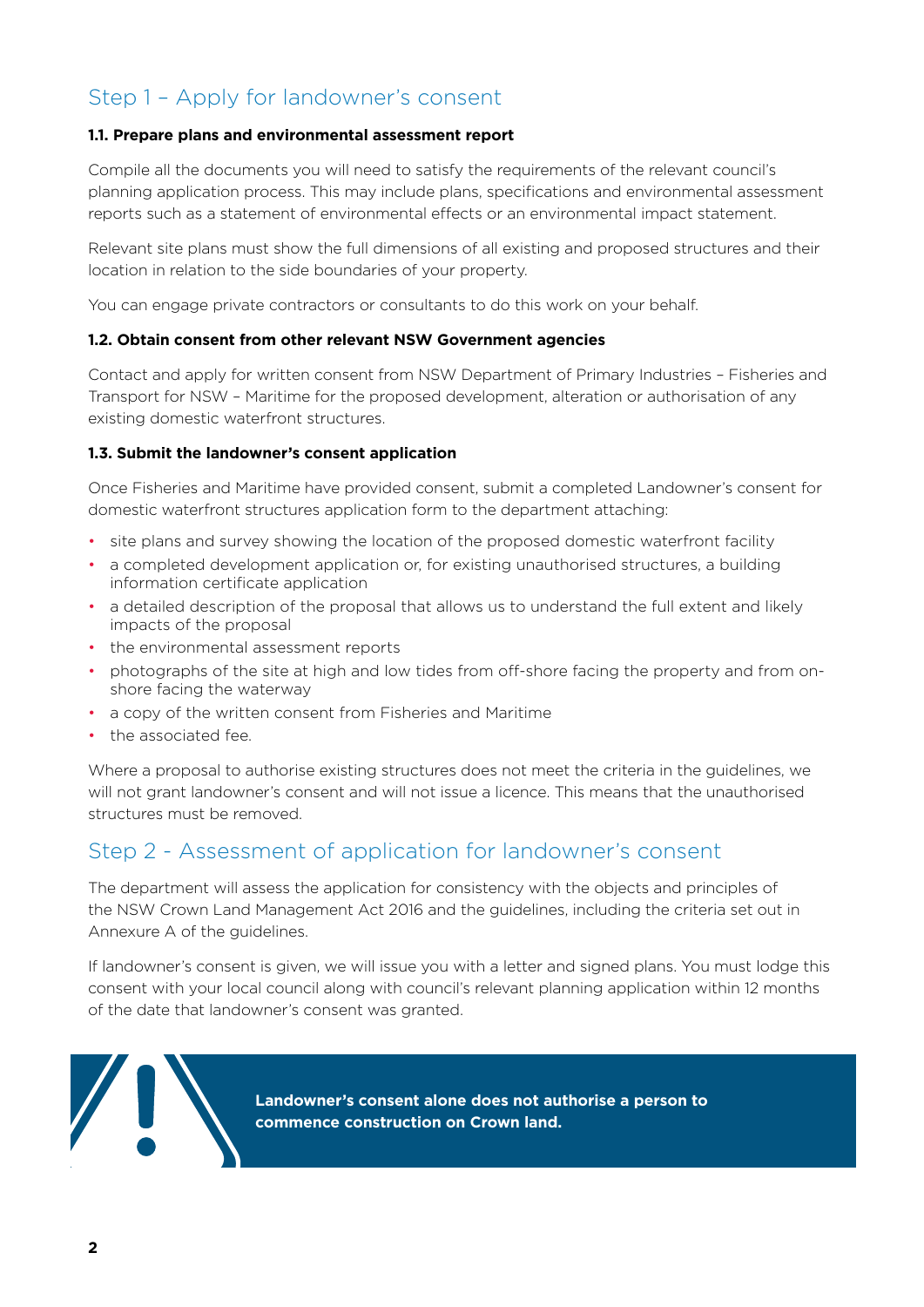### Step 3 – Apply for a licence from Crown Lands

You can only complete this step after you receive planning consent from your local council.

A licence is an authority granted by the department to the registered owners of adjoining waterfront land to allow them to use the Crown land. It is a formal and binding agreement.

Licences contain details of the structures, the area of occupation and terms and conditions that have been confirmed between the parties within the executed licence.

Once council provides planning approval, submit a completed New Domestic Waterfront Licence application form to the department attaching:

- a copy of the approved development application or building information certificate and the stamped plans
- the fee stipulated on the form.

Once we receive the application, our Domestic Waterfront Team will:

- review and compare the planning and landowner's consents
- ensure the proposal is compliant with the guidelines
- apply suitable terms and conditions to the licence based on the planning consent.

### Step 4 - Begin construction

You can only start construction once the department has issued you with an executed licence.



## Regulation and compliance

We regularly undertake audits and inspections of Crown waterways to monitor for unauthorised works.

You, and any contractors or consultants who may be acting on your behalf, are expected to comply with the provisions of the Act, departmental policies and guidelines and other relevant legislation in relation to any development on and use of foreshore Crown land or waterways.

The department will undertake compliance enforcement action for unauthorised development and structures that do not comply with the Act.

Compliance enforcement actions may include:

- directions to remove structures or materials
- stop-activity orders issued 'on the spot' to stop unauthorised development
- termination or non-renewal of an existing domestic waterfront licence
- the issuing of penalty infringement notices \$1,100 each notice for an individual
- the issuing of court orders
- prosecution or the commencement of civil proceedings maximum penalty of \$110,000 for an individual.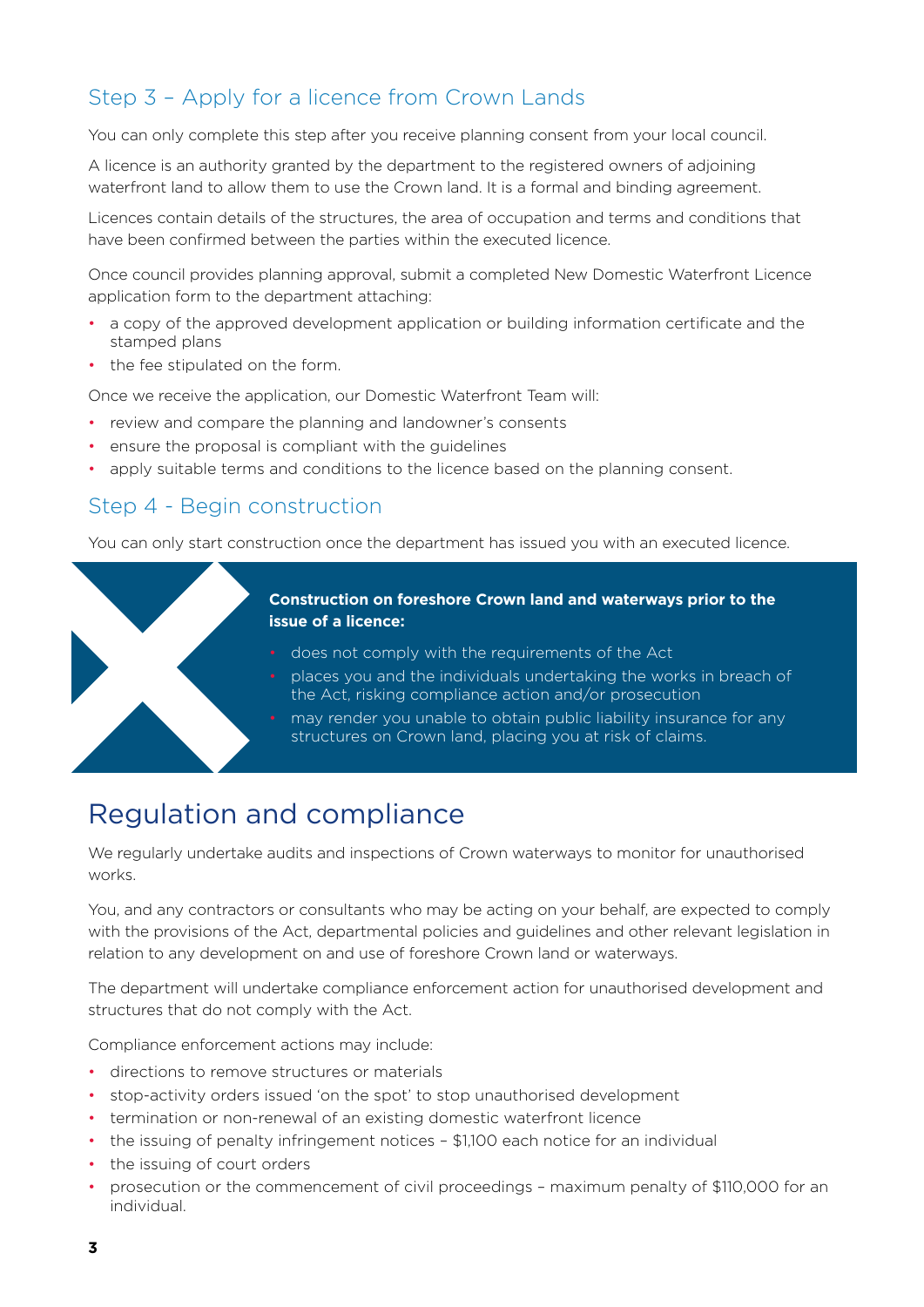# More information

See the Frequently Asked Questions section of this document for further information about applying for landowner's consent. You can also visit the Apply for a Crown land licence page<sup>2</sup> of our website.

For further information on domestic waterfront licences, contact the Domestic Waterfront Business Centre on:

**P:** 1300 886 235 or 02 4925 4110

**E:** [waterfront.tenures@crownland.nsw.gov.au](mailto:waterfront.tenures%40crownland.nsw.gov.au?subject=) 

**W:** [industry.nsw.gov.au/lands/use/licences/domestic-waterfront](http://industry.nsw.gov.au/lands/use/licences/domestic-waterfront  ) 

For more information on regulation, compliance and enforcement, contact the Compliance Strategy & Monitoring Team on:

**P:** 1300 886 235

**E:** [cl.compliance@crownland.nsw.gov.au](mailto:cl.compliance%40crownland.nsw.gov.au?subject=)

**W:** [industry.nsw.gov.au/lands/what-we-do/management/compliance](http://industry.nsw.gov.au/lands/what-we-do/management/compliance)

## Frequently asked questions

### **What is foreshore Crown land?**

Foreshore Crown land is land that exists below the title boundary of waterfront properties, specifically below the mean high-water mark. The mean high-water mark is set out on the associated property's deposited plan and defines the legal boundaries of the land.

Any land (which includes the bed of rivers) that exists below the mean high-water mark is known as foreshore Crown land. This land is vested in the Crown under the control of the department on behalf of the minister administering the NSW Crown Land Management Act 2016.

#### **What is an unauthorised structure?**

An unauthorised structure is an existing structure that has been erected or altered without the consent of the department, council, NSW Department of Primary Industries – Fisheries or Transport for NSW – Maritime.

### **Can I lodge a landowner's consent application to authorise existing unauthorised structures?**

Yes. Where unauthorised structures exist, and those structures meet the criteria set out in the guidelines, you can submit a landowner's consent application to the department to then enable you to lodge a request for a building information certificate with council.

Where we find that a proposal to authorise an existing unauthorised structure does not meet the criteria in the guidelines, we will not grant landowner's consent and we will not issue a licence. This means that the existing unauthorised structure will need to be removed.